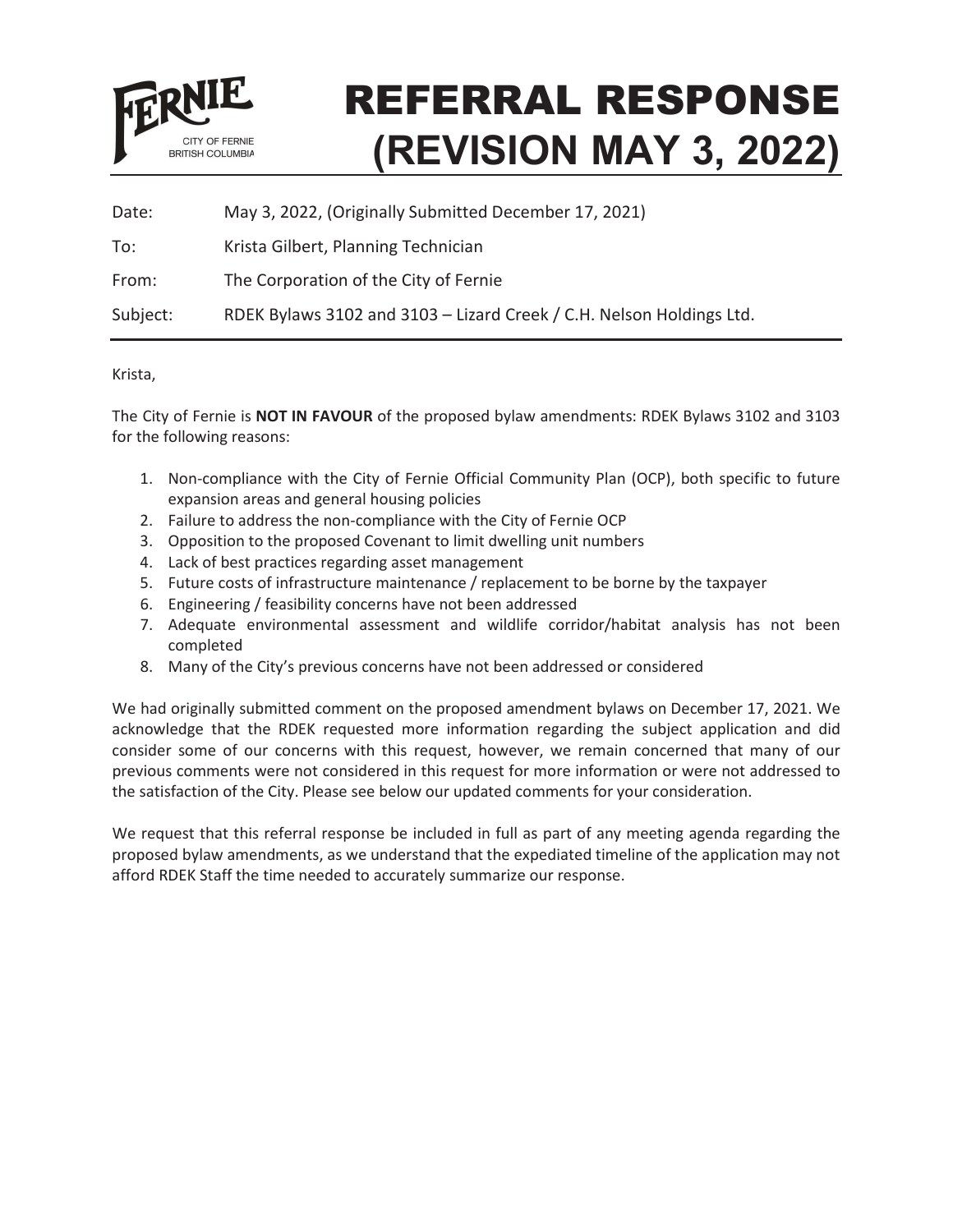## **City of Fernie OCP:**

In general, the City is questioning if its concerns regarding the City of Fernie Official Community Plan that were originally submitted with the referral response on December 17, 2021 were discussed by the RDEK board and why those concerns were not addressed by the developer. Even though the subject area is under RDEK legislative control, the area is currently identified as a future expansion area in the City of Fernie Official Community Plan.

Prior to adoption of the City of Fernie OCP, the City collaborated with RDEK Staff to ensure that the policies and maps regarding future expansion areas were amenable to both sides. This agreement between the RDEK and the City is being neglected by the applicant.

The City feels it is important that the RDEK Board strongly considers the policies and objectives instilled in the City of Fernie OCP, as well as their intent when making any decisions regarding the project. Our original comments reflecting our stance of being **NOT IN FAVOUR** of the proposed bylaw amendments are reiterated below:

• The subject properties (Galloway Lands) are in the "Fernie Alpine Resort Long-Term Fernie Boundary Expansion Study Area" (City of Fernie OCP – Schedule 'H'). Section 9-F – Future Land Requirements speaks to lands planned to one day, potentially, become part of the City of Fernie. Relevant to the subject application, the Fernie OCP states:

> *The potential boundary extension areas have been identified for the following criteria, or a combination of the following criteria:*

- *2. They have the long-term potential to accommodate future growth (commercial, light industrial and residential mixed use) subject to boundary extensions and the provision of publicly owned water or sewer services, provided that appropriate phasing policies are established, new development does not detract from compact development options within Fernie, and that infrastructure capacity is available and financially sustainable.*
- *3. They provide opportunities to improve and coordinate local planning, promote the efficient use of land, provide greater transportation choices, reduce public servicing costs and reduce sprawl into rural areas.*

*Longer-term potential boundary expansion areas include land with little or no existing development. Such areas have been identified as ͞reserve areas to help accommodate Fernie's potential long-term growth demands. Their close proximity to Fernie means that future growth in these areas will help achieve many of the same benefits as growth within Fernie. Namely, if developed in a compact form and in an orderly manner that does not detract from development within Fernie, they will promote the efficient use of land, provide greater transportation choices, reduce public servicing costs and reduce sprawl into rural areas.* 

Relevant policies in this section of the OCP that this application is not consistent with include:

**9-F.1 Continue working with the RDEK to develop a coordinated approach for future boundary expansion, and the conditions under which it would occur, to ensure consistent planning, cost effective service delivery, and good governance for Fernie residents and residents on the municipality's fringe**.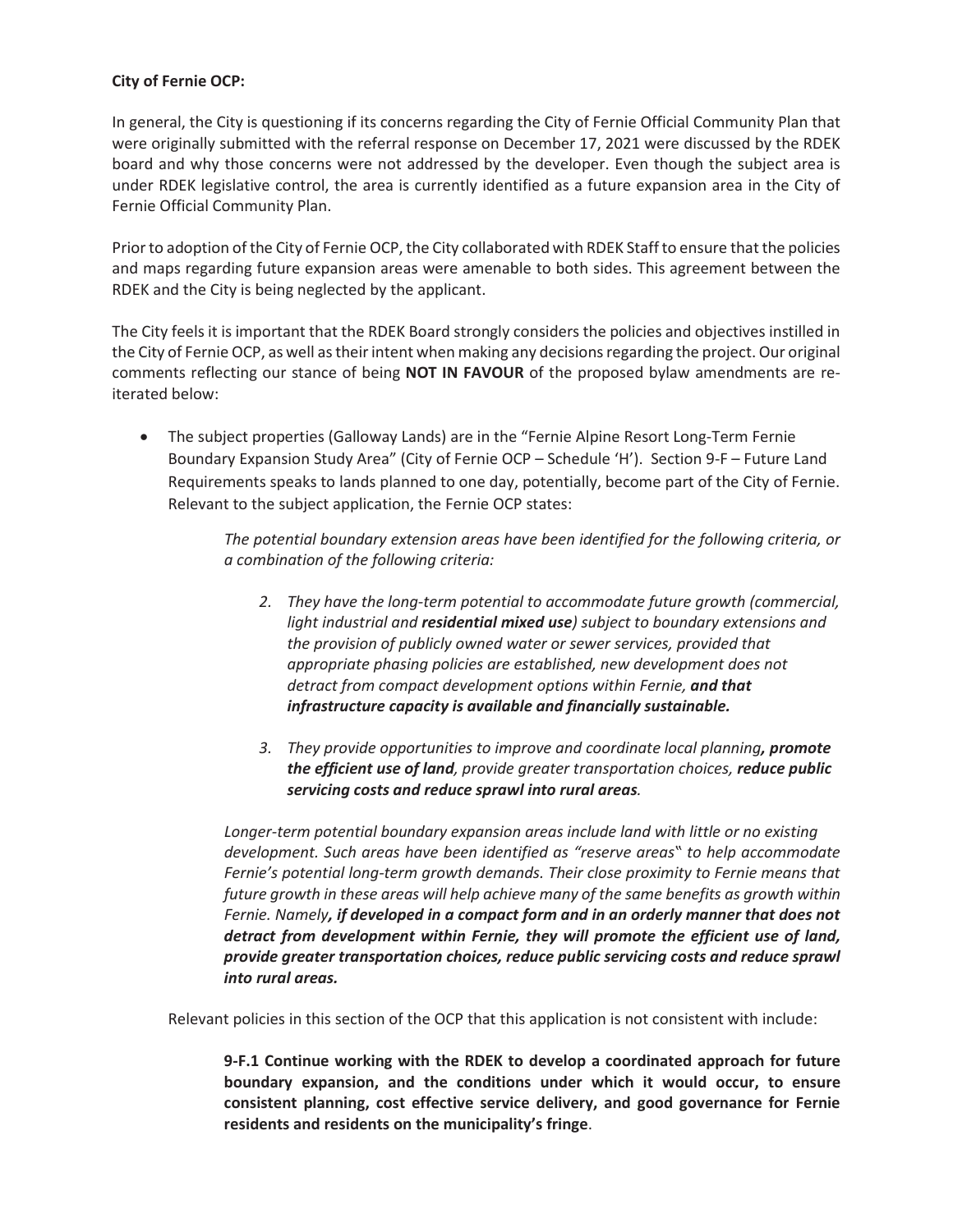**9-F.3** Consider the provision of additional municipal services, such as fire protection, beyond the municipal boundaries and areas where they are currently provided following the completion of a cost/benefit analysis and examination of how the potential service delivery could impact service provision to Fernie residents.

- As delineated on the City of Fernie OCP Schedule 'E' Transportation Network, there is a proposed urban collector road, of which the actual alignment is to be determined, in the vicinity of the subject lands. In fact, the proposed road, which would connect the City of Fernie to Fernie Alpine resort has already been dedicated to the southern-most boundary of the Cedars lands, adjacent to the "Galloway" property, as a part of the Cedars development. Development of the subject lands may preclude or complicate future construction of the proposed urban collector road connecting the City of Fernie to Fernie Alpine Resort.
- Taking into context that the subject properties are in the long-term City of Fernie Boundary Expansion Area, the proposed development is inconsistent with City of Fernie OCP policies and the City of Fernie / West Fernie Affordable Housing Strategy regarding the diversification of housing, development of higher density residential and limiting infrastructure costs:

## **1-A - Housing**

- 1-A.1 Encourage a spectrum of residential dwelling types, locations, and densities in order to accommodate various socio-economic groups, age groups, and lifestyles in Fernie.
- 1-A.5 Encourage and support more diverse housing stock in each neighbourhood to meet priority needs for seniors, low-income families, young families, and people with disabilities.
- 1-A.7 Work towards increasing the overall density of housing in the existing urban area as a means to optimize the City's investments in infrastructure and as a means to reduce service delivery costs.

## **1-A.2 – Housing Diversity**

1-A.2.4 Encourage and support development of affordable multi-family housing options.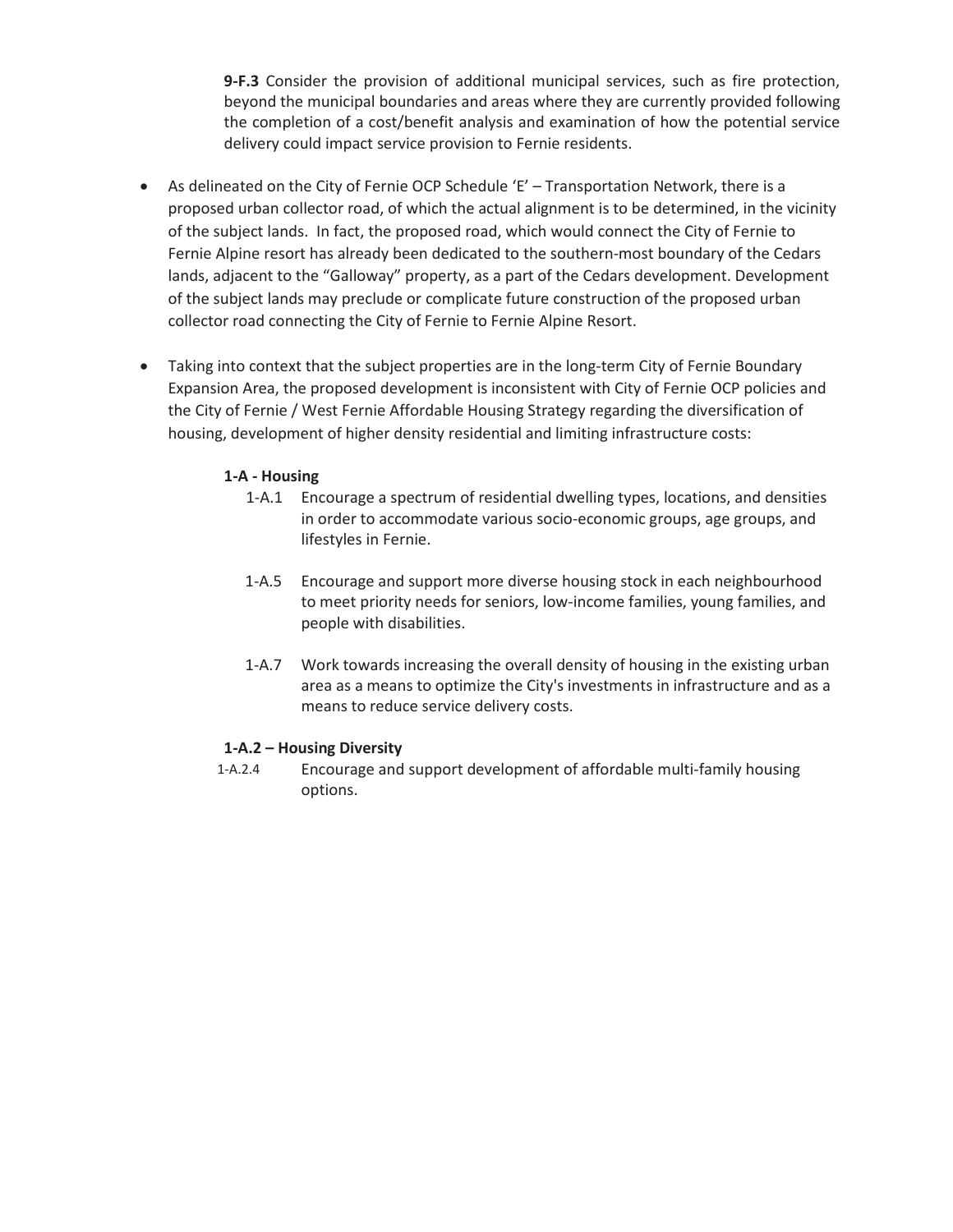## **General Comments:**

• The City is also **NOT IN FAVOUR** of the proposed covenant to limit the amount of dwelling units to 75, and not allow anything over a single-family dwelling unit to be built. The City feels that this covenant limits development, however, not in a way that is conducive to sustainable land management and planning. In the opinion of the City, this covenant handcuffs the RDEK and developers from any potential high-density residential developments, affordable and attainable developments, or mixed use that creates truly complete and livable neighbourhoods etc. in the future. City Staff believe that this covenant largely works to the benefit of the current developer and their business model, as it would only serve the purpose of ensuring future property owners that no multi-family housing of any nature be developed in the area, thereby making the development more marketable to a specific desired demographic.

This covenant conflicts with the related OCP policies listed above, as it promotes exclusively single-family estate development. City Staff believe that it is possible to have environmentally sustainable multi-family affordable and attainable development with proper planning, and this covenant would eliminate that possibility.

Staff notes that the updated information provided by the applicant notes that the covenant be amended to release the limitation on number of dwelling units should the area be annexed into the City of Fernie. We anticipate the following potential issues with this proposal:

- $\circ$  Any future annexation may be hindered by the covenant and how it can be removed / modified, as residents may simply resist / refuse annexation to keep the covenant intact; or
- $\circ$  Once the lots are developed as single-family, and if they are annexed into the City, the covenant, or removing the covenant will be largely irrelevant, as redevelopment of the lots in compliance with the land-use principles set out in the City's OCP will likely not occur.

In summary, we feel that the covenant will attract purchasers that are not interested in developing lots beyond what they are currently being marketed for (The covenant acts as an "insurance policy" to the property owner to ensure that multi-family development will not occur). Once the lots are developed, the City feels that multi-family, affordable and attainable options, or increased dwelling units developed in a sustainable manner will simply be off the table from the developer / property owner's end, regardless of a covenant registered on-title. The City sees little benefit of such a covenant to the RDEK, or the City.

## **Future Financial Implications to the City of Fernie:**

- Rural RDEK Area A residents and property owners will directly benefit at no cost to them from a high quality of life from services delivered by the City of Fernie and paid for by City of Fernie residents and property owners.
- This proposed development directly puts service and expenditure pressure on the City of Fernie with no financial contribution by property owners. This development will further exacerbate the already inequitable tax load on City of Fernie residents and property owners to maintain levels of service that owners of this proposed development and other rural RDEK Area A residents enjoy for no or minimal cost.
- Developments outside of the City of Fernie jurisdiction do not financially contribute to development cost charges to ensure that the community impacts from current and future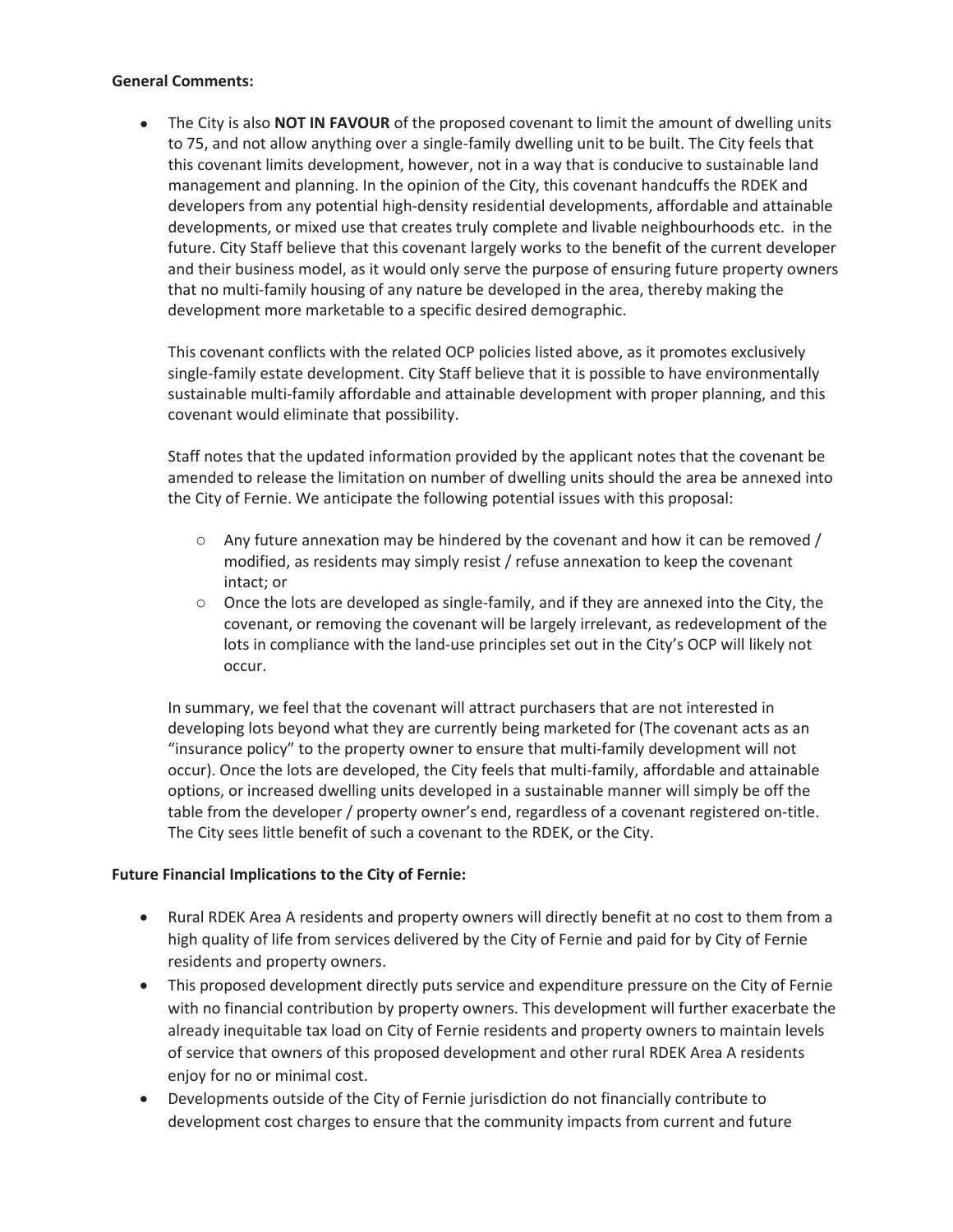growth costs are not transferred or subsidized to taxpayers. This proposed development will transfer costs to the City of Fernie.

- The proposed inclusion of this proposed development into the City of Fernie Rural Fire Protection Service Area agreement adds risk and costs to the City of Fernie with no added community benefit.
- The current proposed servicing configuration for fire suppression is not in line with City of Fernie standards and opens the City of Fernie to new risk, particularly with the reliance on private strata maintenance, inspection, and overall management of the proposed water infrastructure to support fire suppression and the climate concerns with relying on an open detention pond to be maintained at an elevation necessary to support fire flow during times of extreme drought.
- Related to the above notes on the OCP and limiting infrastructure costs, Staff feels it is important to consider Asset Management; that is, once the infrastructure is installed by the developer, and the City (or RDEK) becomes responsible for the maintenance and eventual replacement of that infrastructure, what will it cost the Municipality (City or RDEK)? The Provincial Government hosts a website on Community Lifecycle Infrastructure Costing. On this website they state that:

# *New development and land use planning decisions require careful consideration as they affect the scale, scope, and type of infrastructure needs. The full financial impact of these decisions will influence long-term community sustainability and resilience.*

Staff feels it is important to investigate the costs associated with infrastructure maintenance and replacement against the anticipated revenues (and potential benefits) that the RDEK / City may encounter as a result of the development.

In this case, Staff anticipates that the revenues / potential benefits of the development will not justify long-term costs of infrastructure maintenance and replacement:

- $\circ$  In their update to the RDEK, the developer notes that no water distribution or sewer collection systems are proposed for the development, and only public roads would be an ongoing maintenance cost and hints that because of this, the costs to the RDEK / (future) City of Fernie are negligible. City Staff feels that this requires further investigation, as without a proper costing analysis, the statement by the developer is unfounded, as it does not detail the **full financial impact** of infrastructure needs as noted by the Province. This may lead to the RDEK making a decision without being fully educated on future costs to the taxpayer.
	- Further, the developer fails to note that there will be a cost associated with the installation of fire hydrants and water lines, as recommended for fire suppression in the BA Blackwell report. This must also be considered with roads as a public infrastructure need to be assessed and considered by the RDEK in their decisionmaking process.
- $\circ$  An analysis through the "CLIC" tool, that can be found at the above link, should be used to inform the RDEK on the above-noted concerns, and assist the RDEK board in making a decision on the subject zoning proposal. As noted above, this type of assessment is recommended by the Province, and if it is not undertaken as part of this rezoning application, then the RDEK board will be basing their decision on incomplete information.

City of Fernie Staff notes that the applicant claims that there will be a blend of publicly owned and private infrastructure, and that the private infrastructure (Strata) will be paid for and maintained by the property owners. Staff is concerned with the longevity of the strata ownership,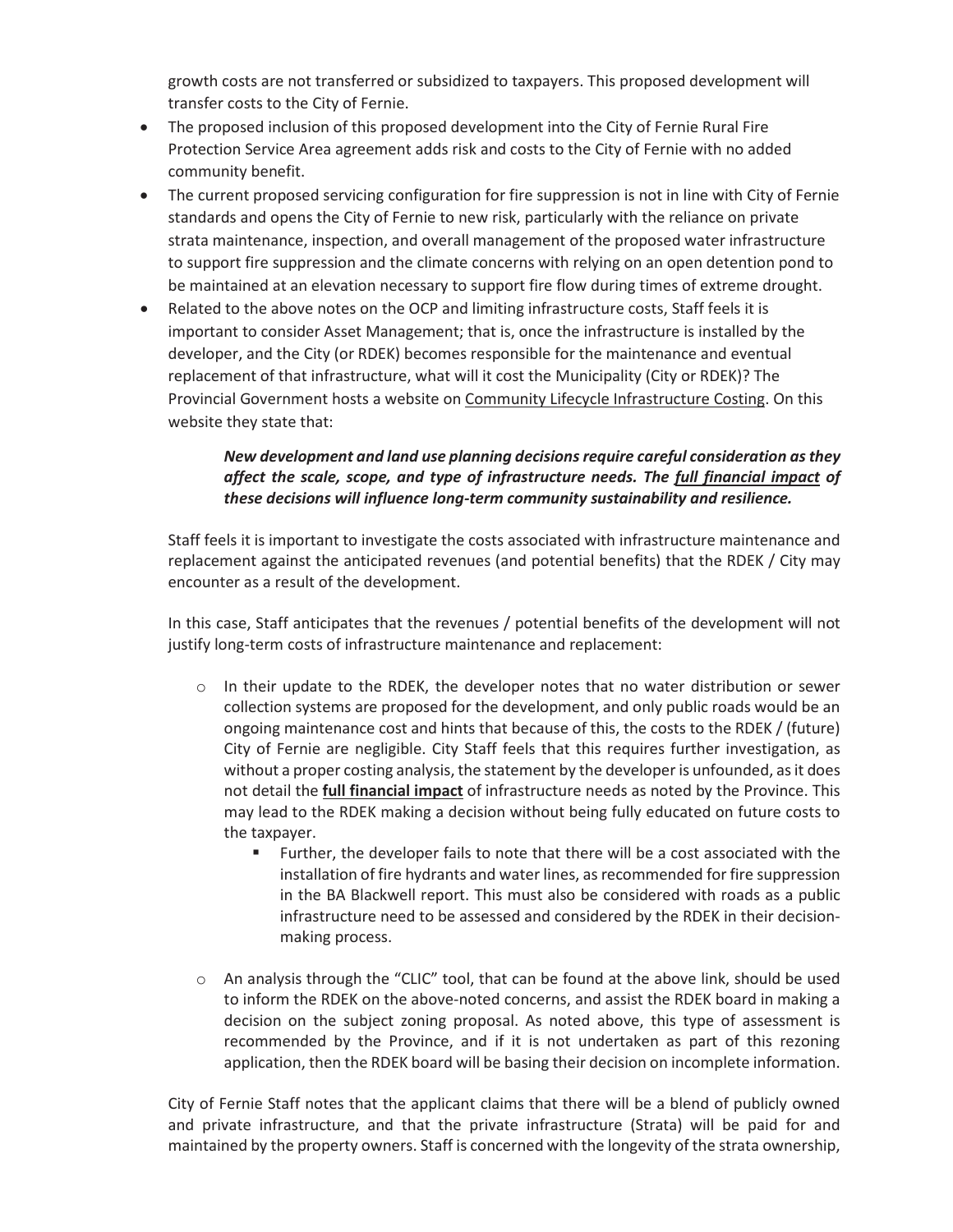and that there is no guarantee that the private infrastructure will not one day fall under public control. Often, private (Strata) infrastructure is not built to or maintained at the same standard as public infrastructure, so this compounds the concern if that infrastructure one day becomes public.

## **Responses from Related City of Fernie Departments**

#### **Operations and Engineering**

• The City of Fernie Operations and Engineering Department noted the following:

*The kind of development proposed in Bylaws 3102 & 3103 is not sustainable considering that density is an important goal of the City. Large lots with much infrastructure will continue the practice of habitat destruction for the benefit of the very few at a time where communities need to infill rather than spread out. These large lots are along a mountainside requiring expensive infrastructure that is difficult to maintain. The City is concerned that such nearby developments may become a part of our municipality over the long term and perpetuate the problems we already have here.* 

# **TRAFFIC IMPACT ASSESSMENT**

The traffic impact assessment assumes an "extremely minimal increase to the background traffic, especially during the winter season." The COF experiences that the peak season during the highest period of snow results in an excessive number of people wanting to find parking and access the ski hill. At the City of Fernie (COF), we have also noted an increase in secondary suites and day-trippers seeking places to park for the destination and overnight needs. At the same time, the additional demand puts further pressure on the local businesses. This subdivision will likely experience these situations, especially during the winter due to the roadway and the summer as the area grows to a full-time resort town. Essentially, this Galloway Roadway will provide an additional opportunity for parking and disruption to communities with insufficient infrastructure to accommodate a demand exceeding the visitor vehicle demand because this is already happening. As a result, we do not agree with Bunt's initial assumption about a resort community.

A foundational assumption should be that the background traffic will be significant and that by providing further roadways as parking opportunities, there will be a significant additional traffic impact that will carry additional demand on the HWY 3 intersection. The extra traffic will also interfere with snow ploughing as trucks try to navigate through areas where interruption due to parked cars increases costs and pinch points along the roadway, reducing safety for walkers and residents leaving their driveways without a clear vision due to snowbanks.

The approach to the intersection on HWY 3 is all downhill, where the slippery conditions and increased momentum already challenge the braking ability of vehicles during the exit approach. This development will add additional pressure with the increased traffic that ques uphill for longer lengths due to the long waiting period to access the HWY and greater demand feeding the queue.

The TIA also states that "However, given the tighter geometry of Highline Drive, it is not anticipated that vehicles will be travelling at 60 km/hr along this section of Highline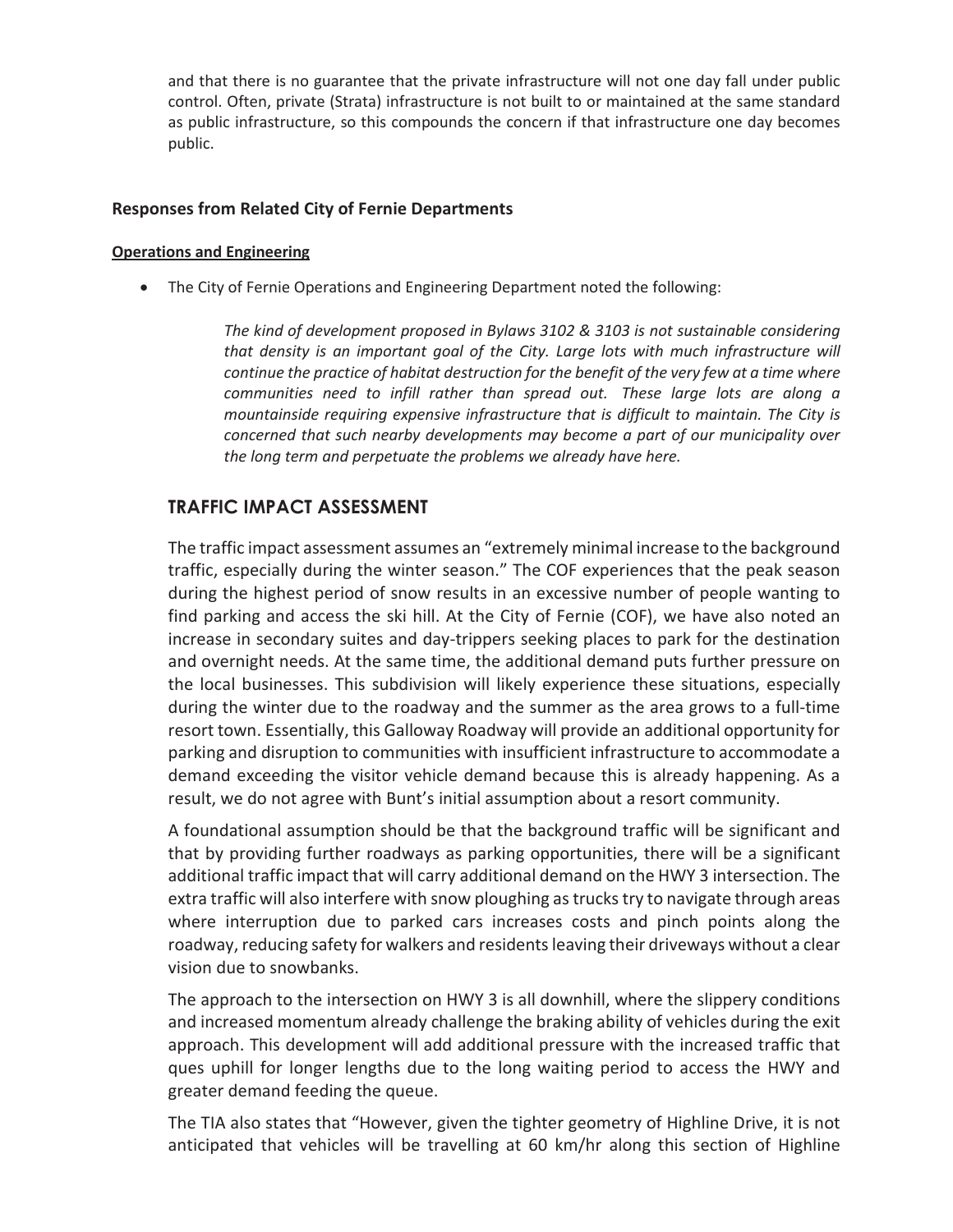Drive." This biased analysis suggests that road users will be driving at lower speeds which is likely not a characteristic of many visitors. At the same time, sighting distance will be essential, especially on a slippery surface with significant grades.

The COF finds this TIA assumption circumspect "The data indicates that there have been two (2) casualties at this intersection in the past five (5) years. As this report recommends improvements to the FSH Road / Highway 3 intersection, it is expected that the improvement will address the potential safety concerns at this intersection." This data does not reflect the significant impact of COVID on the traffic accessing the ski hill skewing the results during 2019 & 2020. We find this important fact surprisingly absent from the report.

This traffic impact assessment does not address COVID impacts in the data nor reflect the conditions of a resort community, minimizing a key factor such as escalating growth and increasing conflicts (i.e., the requisite background or shadow demand created as a resort community increases with an additional focus to attract visitors and economy). This is a concern of single-family residential development in a resort community where this other impact is not adequately considered.

# **COMMUNITY WILDFIRE PROTECTION PLAN (CWPP)**

The CWPP consideration suggests that the 2014 RDEK OCP forms a sufficient basis to rate the low to moderate wildfire potential of this area. The COF disagrees with this assumption, considering the current regularity of wildfires being since arguably post-2017 at an unprecedented level causing wildfires in BC to be an unprecedented annual event in the context of the climate crises.

The ability to respond to wildfire is becoming top of mind in many communities, including the Elk Valley. The Elk Valley OCP includes statements regarding interface fire hazards & public safety. While the Galloway Lands are designated as low and moderate hazards within the OCP, the RDEK Board sought further information regarding how fire protection could be provided to the property and what could be done to reduce any potential for wildfire further.

The COF contends that the interface fire potential is substantially higher than the purported low to a moderate assumption based on the more recent events across the province.

# **WILDLIFE CORRIDORS**

The review of wildlife corridors was insufficient, as stated by the Cascade Environmental Resource Group. They said, "Due to the season, an in-depth onsite review was not possible, although a site visit was conducted to obtain an overview of the property." Attention was only paid to species mentioned by individuals "who spoke" at the RDEK Planning Committee meeting, where mention was made about Grizzlies, fish species, and cumulative habitat loss. Big Horn sheep were also identified from previous reports as species of value.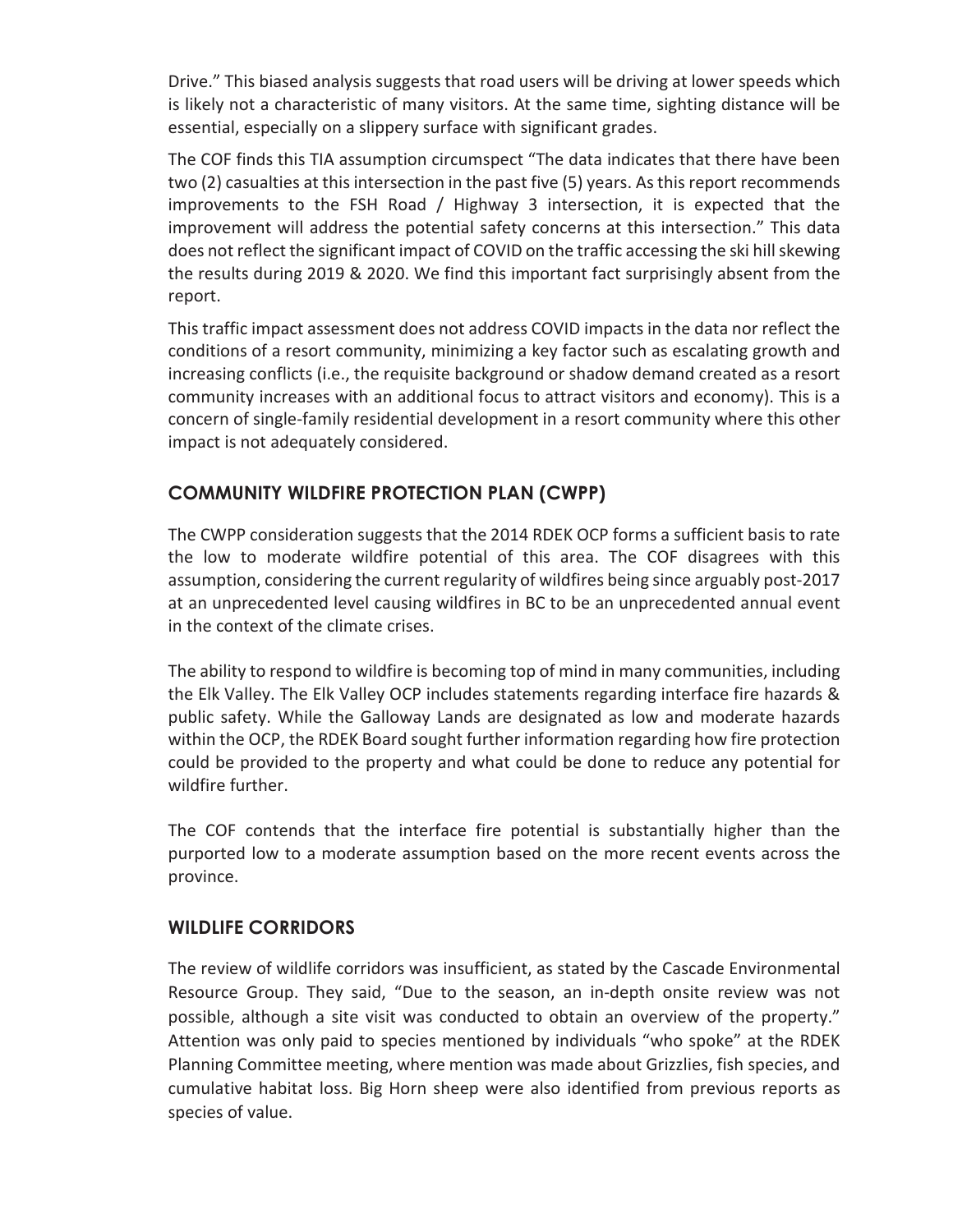There was no mention of other endangered species within this, including the Western Screech Owl and other species native to the Fernie area. We would expect a wildlife report to identify all endangered species within the Elk Valley and then consider the impact of this development on those species. We find the information by Cascade insufficient in scope to address the effects of this development on wildlife corridors.

# **GROUNDWATER SUPPLY AND SEPTIC FIELDS**

The proposed water supply is within fractured bedrock, as stated in the Western Water report "A mapped aquifer does not underlie the bulk of the subject site, but it is very likely Aquifer 534, or a similar fractured bedrock aquifer is present covered with unconsolidated deposits but has not yet been mapped as such due to a lack of reported wells in the area." Such formations suggest a water table very much dependent on regular precipitation and snowmelt, both of which may be in decline due to climate change; as noted by Western Water, "The main changes expected are warmer, drier summers, and somewhat wetter winters with more precipitation falling as rain (as opposed to snow, resulting in decreased snowpack), particularly in lower elevations."

The need for adequate spacing between the wells and the septic fields is clear where the report states, "where the topography is favourable. We recommend siting wells as far apart as feasible." This suggests that the ground filtration of the septic filtration is less than what may normally be expected with a soil aquifer. Proper maintenance of such septic fields will be essential in avoiding contamination of the wells due to the high permeability, and minimal treatment fractured bedrock affords septage. There is no mention of the inter-property location of wells and septic fields to confirm that spacing is maximized on each lot and between them.

The COF finds that the expected increases in drought conditions that may lower the water table in the fractured bedrock in conjunction with the limited treatment a fractured bedrock aquifer provides increases with the potential for contamination of the water supply by the septic fields despite the recommended maximum separation. Adding septic fields that could impact the aquifer provides drinking water from a shallow fractured bedrock aquifer is of great concern, while the superficial unconsolidated deposits that overlay the bedrock provide little filtration polishing as septic field discharges break through the soil mantles

It was also noted that the water table is only 6 feet below the surface in places, further exacerbating this concern, while wastewater may contain pharmaceuticals and other chemicals of concern that may be more water-soluble and transportable amongst water supply wells.

It is surprising to be approved for onsite wastewater treatment via septic fields while a city-level wastewater treatment system is in proximity. Individual homeowners have proven to be remiss in many instances in the maintenance of septic tanks and drainage fields and remediation in the future will drive significant costs.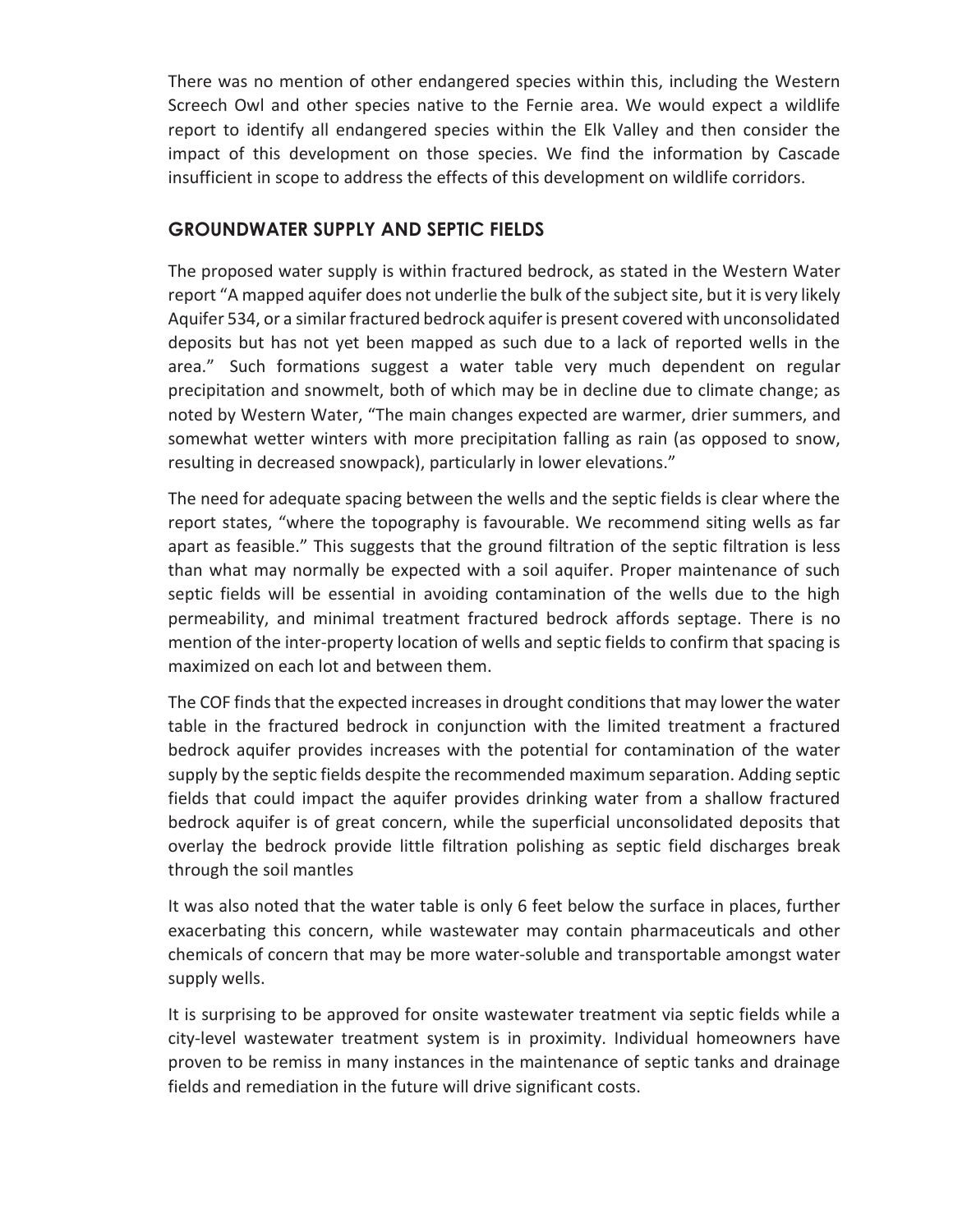# **ADDITIONAL NOTES**

- Each additional residence combined with background traffic that can relate to other suites within these large homes and the extra parking space along a roadside will increase demand both at that ski hill and in the COF, putting further demand on an already aging infrastructure for support services.
- This development is to the north of the Ski Resort and a "stone's throw" from the COF jurisdictional boundary. Over time there will be a need to amalgamate both communities, and to proceed with development without this important step in mind continues to add pressure onto the infrastructure already overtaxed by visitor demand due to the resort nature of both communities. The time is now to ensure that asset management principles are followed in contemplating all new development to avoid the long-term impacts on local taxpayers who are insufficiently compensated for such developmental infrastructure needs.
- The Fernie Valley Pathway is proposed to be along HWY 3 and up the Fernie Ski Hill Road bringing active transportation users into a zone of more conflicts in their efforts to avoid the use of petroleum-powered vehicles in the interest of addressing the climate crisis. The additional traffic will undermine these efforts while discouraging the active transportation incentives due to safety concerns.

## **Fire and Emergency Services**

• The City of Fernie Fire and Emergency Services Department noted that the following concerns appear to be addressed in the BA Blackwell report that is attached to the updated application, however, concerns still remain:

Two real concerns that need to be addressed only in regard to fire and life safety:

1. **Original Concern:** Servicing 75 properties with no water supply for fire suppression. This would mean Fire and Emergency Services would need to shuttle water to emergency scene from hydrant (Boomerang way) on ski hill:

**Updated Comment:** BA Blackwell Recommendation that hydrants serviced by gravityfed storm detention ponds, as per the existing fire suppression system at Fernie Alpine Resort seems to work in theory, however, without proper engineering design, there is no way of telling if this system is feasible. Staff recommend that the RDEK ensure that before endorsing a fire suppression system for the proposed development, that such a system is a realistic and sustainable option (For example, what size / type of fire event will the proposed system support, and is this acceptable to the City / RDEK?) Also, as noted above, this proposed configuration is not in-line with City of Fernie standards and opens a risk to the City and its emergency services staff.

- 2. **Original Concern:** Road access/egress to and from this development
	- a. The main access they suggest is from the ski resort property (7.8 km from fire hall) which is approx. 12 minute driving code 3.
	- b. The applicant suggests emergency egress route be single lane gravel road to Highway 3. Fire and Emergency Services would recommend this be double lane